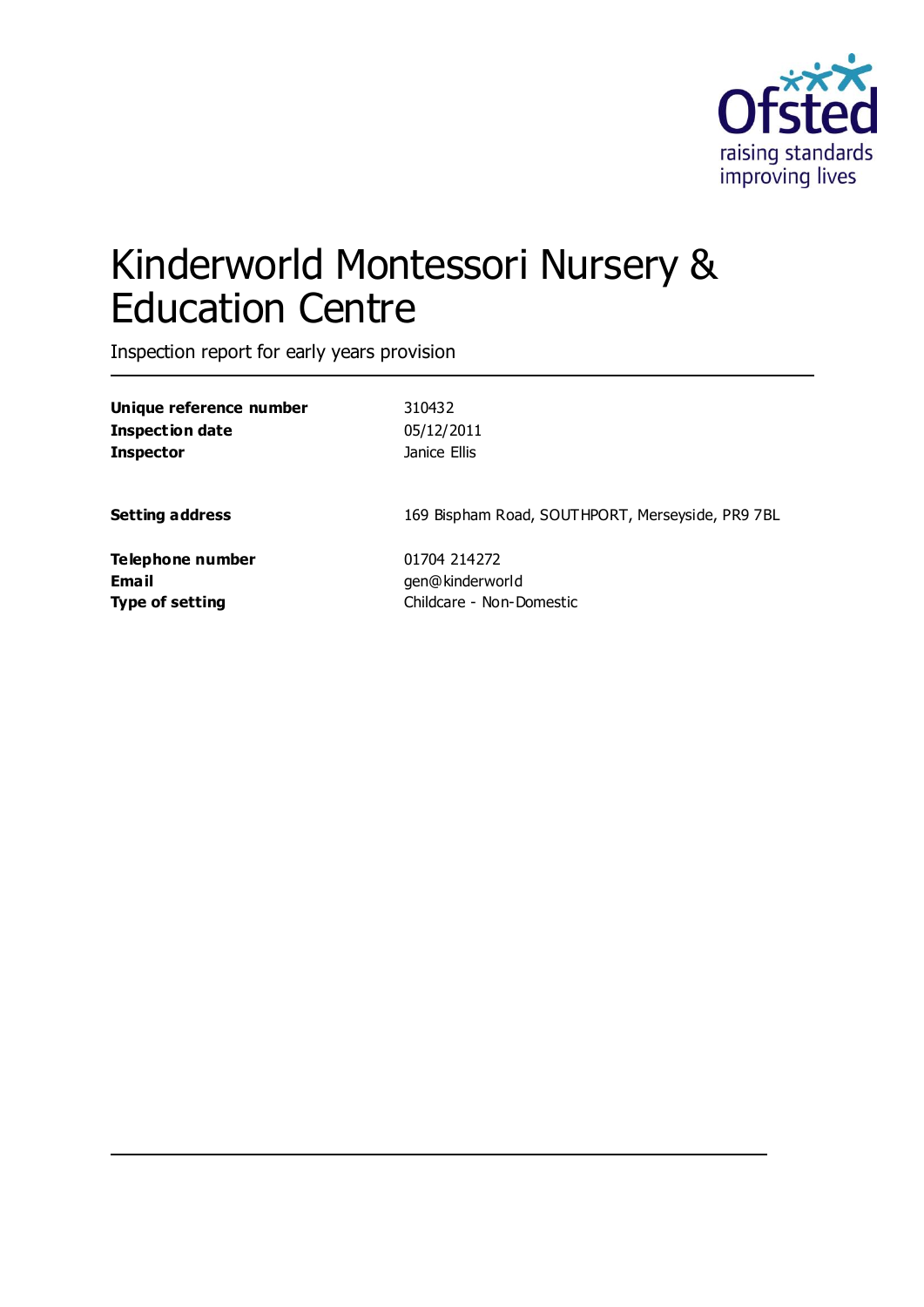The Office for Standards in Education, Children's Services and Skills (Ofsted) regulates and inspects to achieve excellence in the care of children and young people, and in education and skills for learners of all ages. It regulates and inspects childcare and children's social care, and inspects the Children and Family Court Advisory Support Service (Cafcass), schools, colleges, initial teacher training, work-based learning and skills training, adult and community learning, and education and training in prisons and other secure establishments. It assesses council children's services, and inspects services for looked after children, safeguarding and child protection.

If you would like a copy of this document in a different format, such as large print or Braille, please telephone 0300 123 1231, or email enquiries@ofsted.gov.uk.

You may copy all or parts of this document for non-commercial educational purposes, as long as you give details of the source and date of publication and do not alter the information in any way.

T: 0300 123 1231 Textphone: 0161 618 8524 E: enquiries@ofsted.gov.uk W: [www.ofsted.gov.uk](http://www.ofsted.gov.uk/)

© Crown copyright 2011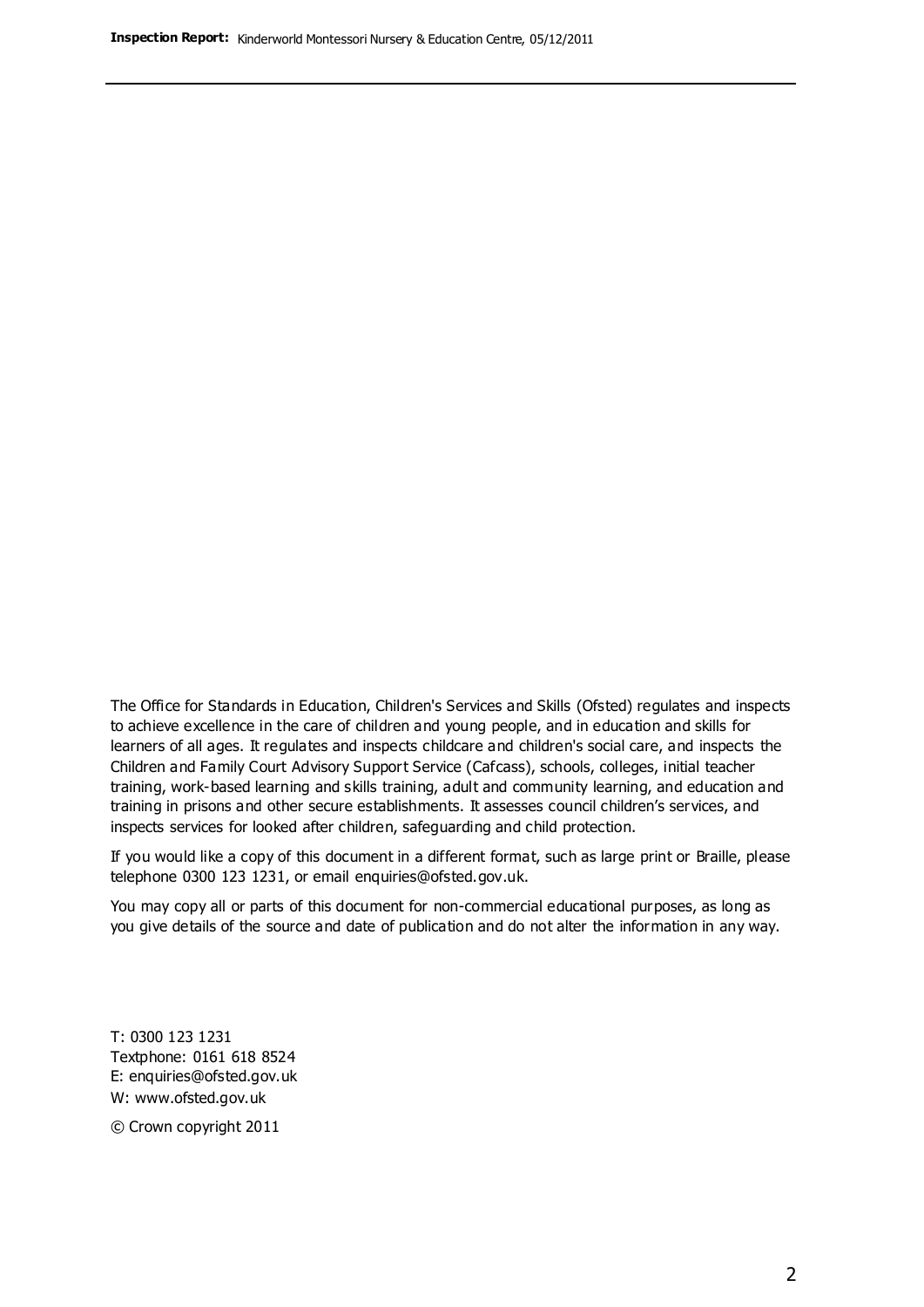#### **Introduction**

This inspection was carried out by Ofsted under Sections 49 and 50 of the Childcare Act 2006 on the quality and standards of the registered early years provision. 'Early years provision' refers to provision regulated by Ofsted for children from birth to 31 August following their fifth birthday (the early years age group). The registered person must ensure that this provision complies with the statutory framework for children's learning, development and welfare, known as the *Early* Years Foundation Stage.

The provider must provide a copy of this report to all parents with children at the setting where reasonably practicable. The provider must provide a copy of the report to any other person who asks for one, but may charge a fee for this service (The Childcare (Inspection) Regulations 2008 regulations 9 and 10).

The setting also makes provision for children older than the early years age group which is registered on the voluntary and/or compulsory part(s) of the Childcare Register. This report does not include an evaluation of that provision, but a comment about compliance with the requirements of the Childcare Register is included in Annex B.

Please see our website for more information about each childcare provider. We publish inspection reports, conditions of registration and details of complaints we receive where we or the provider take action to meet the requirements of registration.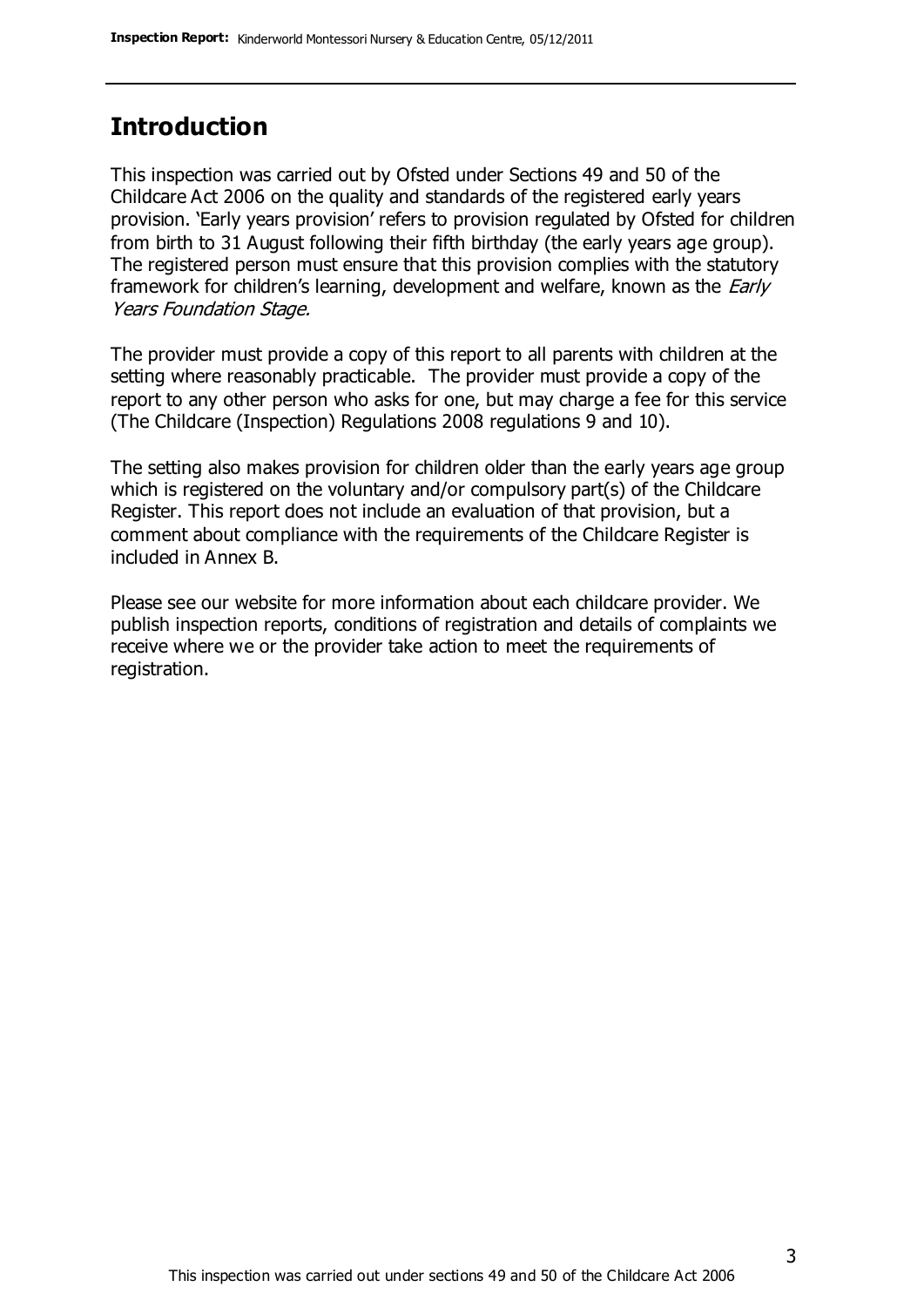### **Description of the setting**

Kinderworld Montessori Nursery and Education Centre is privately owned and was registered in 1996. It is registered on the Early Years Register and both parts of the Childcare Register. The setting operates from several rooms over two floors in a converted school building in Southport, Merseyside. The setting serves the local community and beyond.

A maximum of 173 children may attend the setting at any time. There are currently 140 children on roll. The setting is open every weekday from 7am until 7pm and caters for children attending the nursery, pre-school sessions and out of school provision.

The setting supports children with special educational needs and/or disabilities and children who speak English as an additional language. The setting employs 33 staff, all of whom hold appropriate early years qualifications. The setting is supported by Sefton early years advisory team and holds the 'Appetite for Life' award.

#### **The overall effectiveness of the early years provision**

Overall the quality of the provision is good.

There is evidence that improvements made to the setting have benefited the children very well. Children are safe, secure and happy in this setting and their individual needs are met effectively by interested, enthusiastic adults. Tracking of progress towards the early learning goals is robust and highlights areas for extra support. This means that children make good progress in all areas of learning and development.

### **What steps need to be taken to improve provision further?**

To further improve the early years provision the registered person should:

ensure that key persons meet the personal care needs of each child in their care.

### **The effectiveness of leadership and management of the early years provision**

Children are safe and very well protected in the setting because staff are knowledgeable about safeguarding procedures and know how to act on any concerns appropriately. There are rigorous procedures in place to ensure the safety and well-being of all of the children. Recruitment procedures for staff are robust and all staff are monitored and appraised regularly to ensure their ongoing suitability to work with children.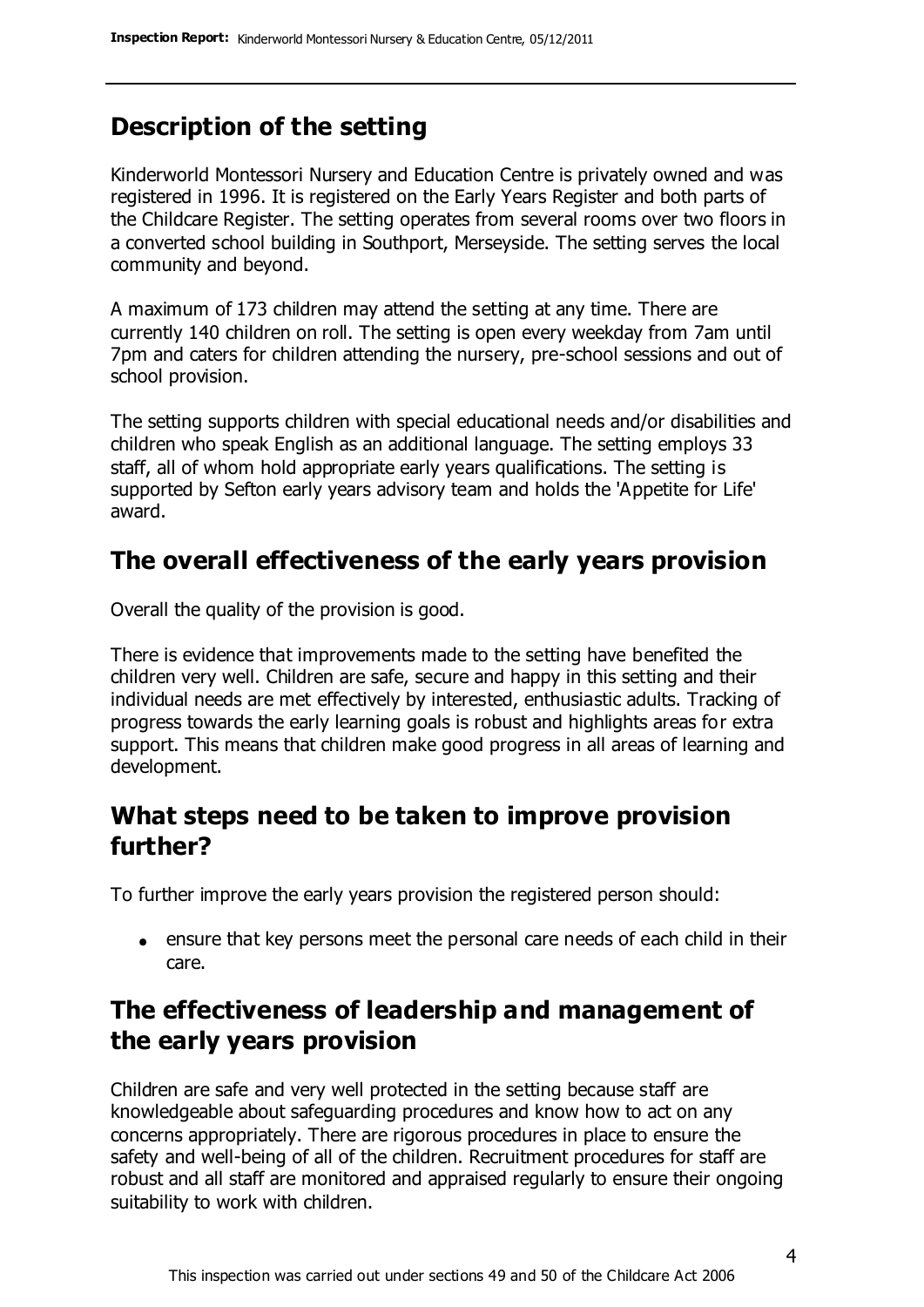Staff use risk assessments to support them in ensuring the areas used by the children are safe. For example, daily checks are made of the rooms and resources and of the outside area where the children play. Staff have recently been trained in Sudden Infant Death Syndrome which means that they are confident and competent in working with babies. Dietary needs and medical requirements are also clearly displayed so that all staff are aware of children's individual allergies or food intolerances. Children are reminded about safe practices, such as not running around the indoor rooms, sitting on chairs properly and being aware of others.

All staff are knowledgeable about the Early Years Foundation Stage and use this knowledge well to support children in their learning. They plan appropriate activities to meet individual needs or interests. They use their knowledge from training, such as Every Child a Talker, to further support the children's developing language skills. The environment is very attractive and well organised, resources and activities are accessible to all of the children at all times. This means that children can make choices and be independent.

The manager and her staff continually look for ways to improve their setting. They consult with local authority advisors and draw up improvement plans. For example, recent changes to the outdoor provision have provided the children with an exciting, stimulating learning environment outside as well as inside where they can run and climb and experience the sensory garden.

There are close working relationships with parents and carers. Before a child starts, parents share important information about the child, including medical history and any dietary needs. The setting also obtains information about who has legal contact and parental responsibility for each child. Progress reports about learning and development are ongoing. Children's files can be seen on request and there are twice-yearly parents' evenings. Parents are given a written summary of their child's progress across the six areas of learning and development at these meetings. Daily diaries, newsletters, questionnaires and informal chats at the start and end of each day, ensure a firm partnership which benefits every child. Effective relationships with other professionals involved with the children, such as health visitors, local advisory teams and speech and language therapists, are well established. As a result, this contributes well to supporting children's welfare and learning.

Staff offer sensitive support to children who have special educational needs and/ or disabilities. Staff attend extra training to ensure that they are able to effectively meet any particular needs that children may have. They readily adapt activities to ensure that all children can take part and follow agreed programmes from other professionals, such as speech and language support strategies suggested by the area Special Educational Needs Coordinator. Children who speak English as an additional language are well supported, For instance, children use of a visual picture card system for making choices or preparing for change to a routine. An effective equal opportunities policy is regularly reviewed and changes are made based on the needs of the children currently in the setting.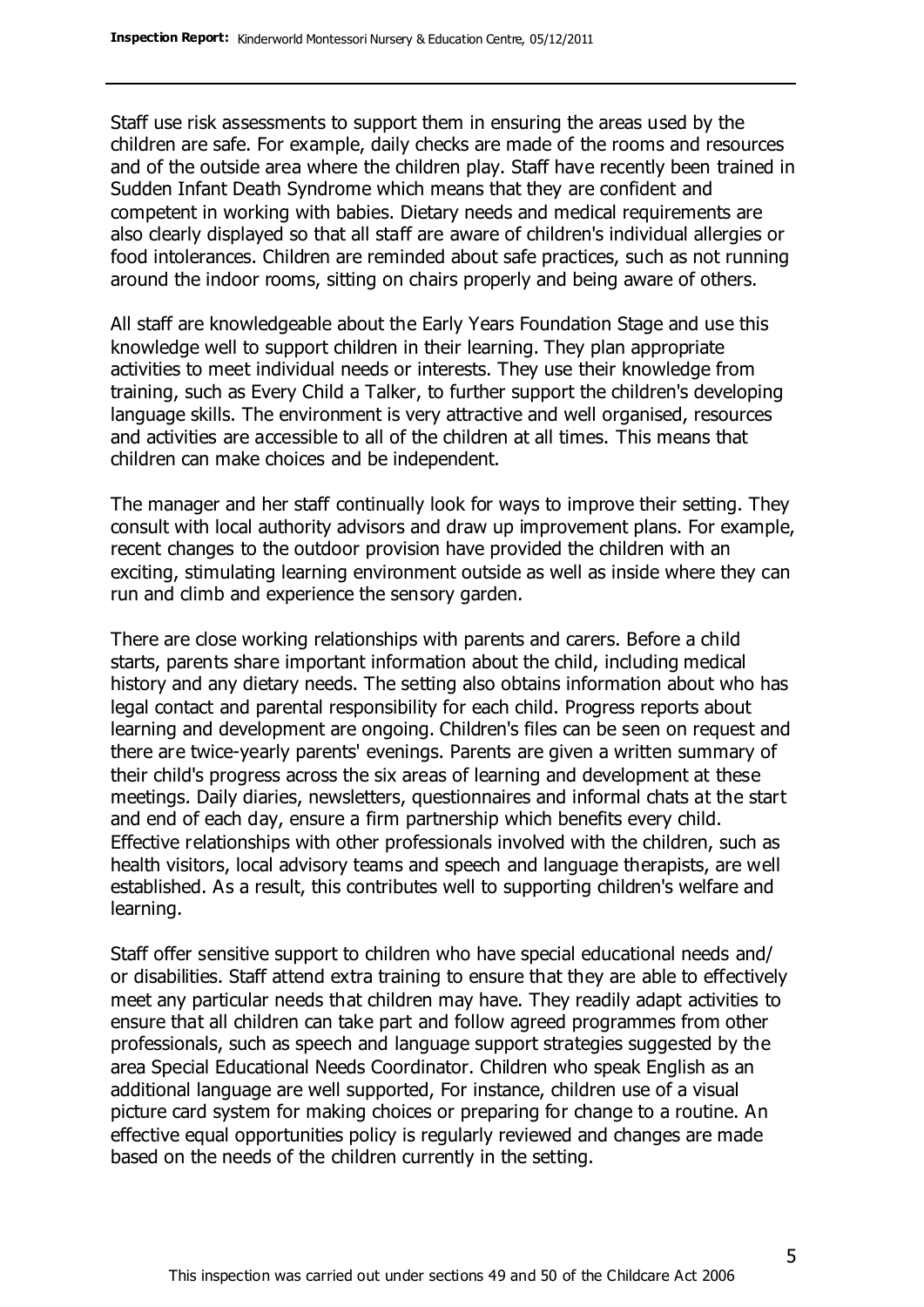#### **The quality and standards of the early years provision and outcomes for children**

Children feel safe in the setting and display high levels of confidence and involvement. They enjoy being in the setting and have good relationships with the very responsive staff and with other children. The children are confident to work with adults and make particular requests or discuss their intentions, for example, about making a dinosaur out of play dough. Practitioners give gentle reminders about safety rules, such as walking around the room or not pushing. They also model good play behaviour, such as sharing and waiting turns so that children understand and behave appropriately. Babies display confidence and happily smile and wave to their little friends encouraged by an enthusiastic practitioner. Although all children's personal care needs are met, the key person policy is not always adhered to.

Children's good health is actively promoted through reinforcement of good hygiene habits and healthy food options offered at snack and mealtimes. Fresh drinking water is available all times for the older children to pour for themselves and drinks are offered regularly to the younger children and babies. At present, the older children are taken outside to play and run around at least twice a day in the colder weather, though this is extended during the spring and summer months. There is the added bonus of using the 'Play Barn' on site; this contains a ball pool and soft play area which the children use with great excitement and vigour.

Staff observe the children regularly and provide activities that will support all areas of learning and development. For example, a pouring and filling activity supports children's understanding of capacity, while a 'collections' table enables the younger children to sort and count. There are colourful, exciting books for babies, toddlers and older children, which means that they are enthusiastic about books and stories. In addition, they enjoy sharing them with adults or looking through them with a friend. Children make their own marks using whiteboards and pens, and a range of writing equipment.

Children behave very well in the setting because staff give clear guidance about what is expected. For example, appropriate behaviour is reinforced by saying 'good listening' or 'good sitting'. Children's behaviour is also good because their needs and interests are well provided for. Children are encouraged to take responsibility for tidying up after themselves and concentrate very hard on brushing up the sand on the floor and putting it into the bin.

The children learn about other cultures and beliefs as staff make effective use of books and resources to plan specific, appropriate activities. For example, the children celebrate occasions, such as Diwali, by making cakes and looking at pictures brought in by a parent. The resources, posters, books and other artefacts are available all year round for the children to explore independently. Consequently, they are becoming aware of diversity at their own pace and level of understanding.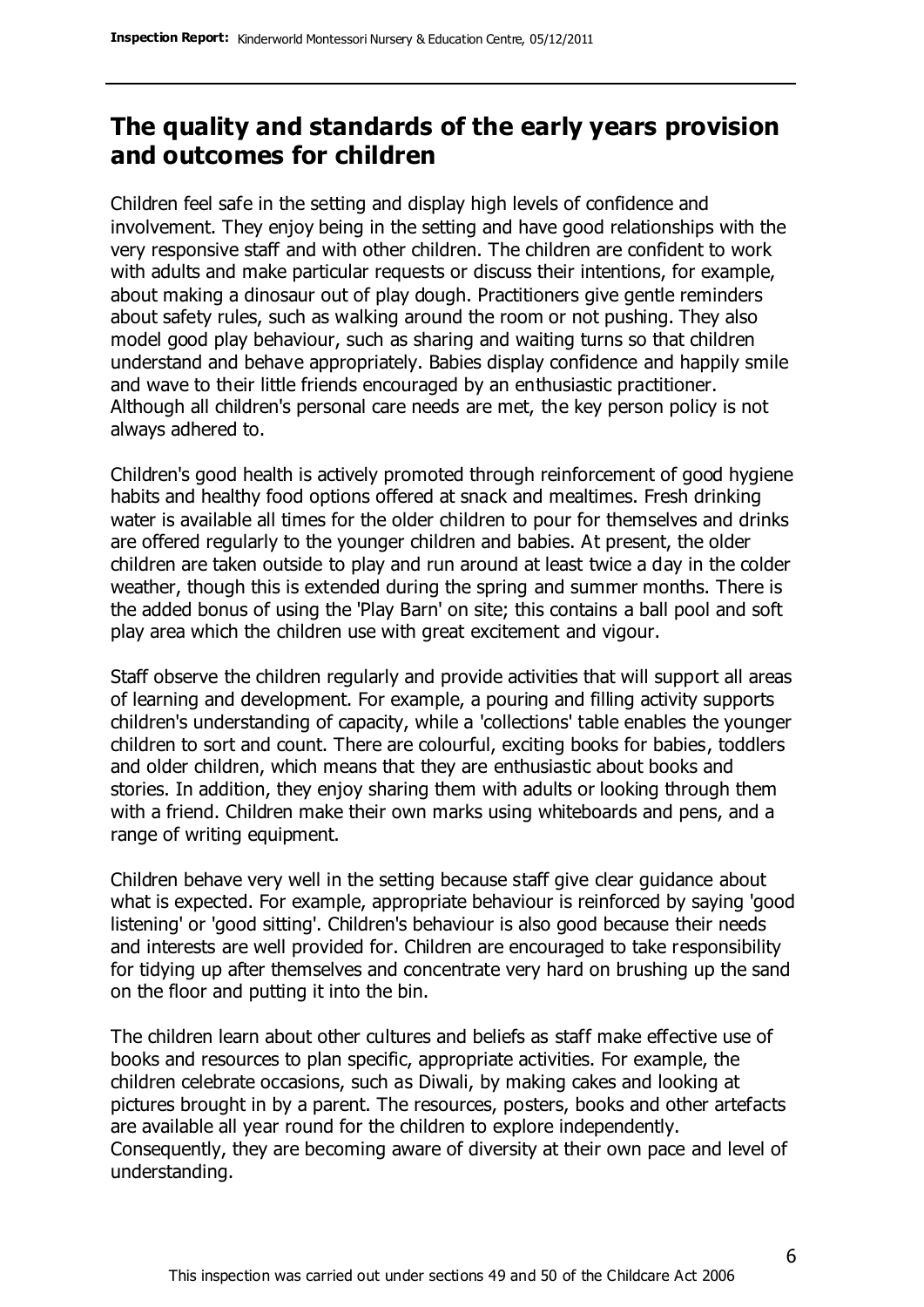### **Annex A: record of inspection judgements**

#### **The key inspection judgements and what they mean**

Grade 1 is Outstanding: this aspect of the provision is of exceptionally high quality Grade 2 is Good: this aspect of the provision is strong Grade 3 is Satisfactory: this aspect of the provision is sound Grade 4 is Inadequate: this aspect of the provision is not good enough

#### **The overall effectiveness of the early years provision**

| How well does the setting meet the needs of the      |  |
|------------------------------------------------------|--|
| children in the Early Years Foundation Stage?        |  |
| The capacity of the provision to maintain continuous |  |
| improvement                                          |  |

#### **The effectiveness of leadership and management of the early years provision**

| The effectiveness of leadership and management of the             |  |
|-------------------------------------------------------------------|--|
| <b>Early Years Foundation Stage</b>                               |  |
| The effectiveness of leadership and management in embedding       |  |
| ambition and driving improvement                                  |  |
| The effectiveness with which the setting deploys resources        |  |
| The effectiveness with which the setting promotes equality and    |  |
| diversity                                                         |  |
| The effectiveness of safeguarding                                 |  |
| The effectiveness of the setting's self-evaluation, including the |  |
| steps taken to promote improvement                                |  |
| The effectiveness of partnerships                                 |  |
| The effectiveness of the setting's engagement with parents and    |  |
| carers                                                            |  |

#### **The quality of the provision in the Early Years Foundation Stage**

The quality of the provision in the Early Years Foundation Stage  $\vert$  2

#### **Outcomes for children in the Early Years Foundation Stage**

| <b>Outcomes for children in the Early Years Foundation</b>    |  |
|---------------------------------------------------------------|--|
| <b>Stage</b>                                                  |  |
| The extent to which children achieve and enjoy their learning |  |
| The extent to which children feel safe                        |  |
| The extent to which children adopt healthy lifestyles         |  |
| The extent to which children make a positive contribution     |  |
| The extent to which children develop skills for the future    |  |

Any complaints about the inspection or report should be made following the procedures set out in the guidance available from Ofsted's website: www.ofsted.gov.uk